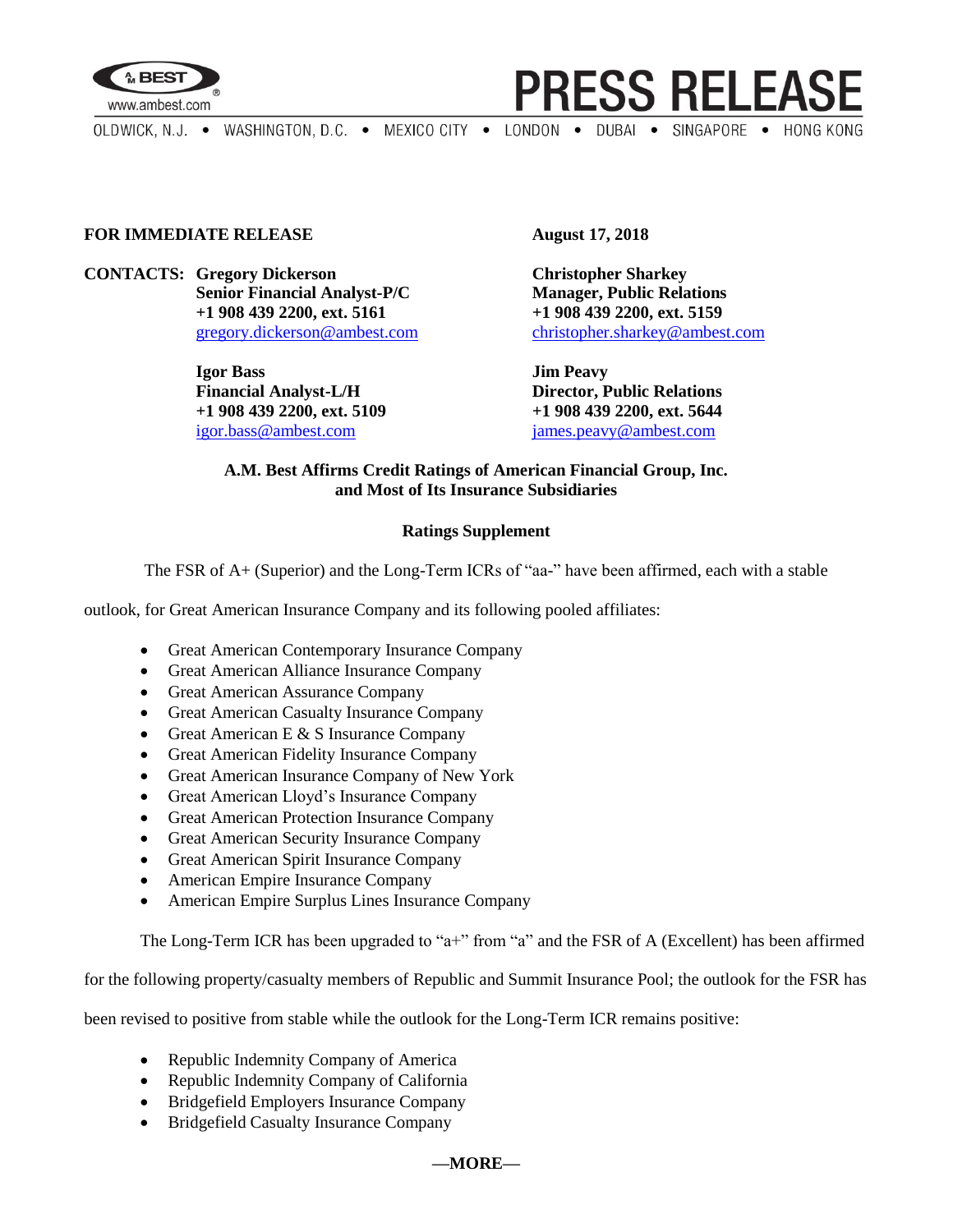

**PRESS RELEAS** 

OLDWICK, N.J. . WASHINGTON, D.C. . MEXICO CITY . LONDON . DUBAI . SINGAPORE . HONG KONG

**—2—**

The FSR has been upgraded to A+ (Superior) from A (Excellent) and the Long-Term ICRs have been

upgraded to "aa-" from "a+", each with a stable outlook, for the following property/casualty members of National

Interstate Group:

- National Interstate Insurance Company
- National Interstate Insurance Company of Hawaii, Inc.
- Triumphe Casualty Company
- Vanliner Insurance Company

The FSR of A+ (Superior) and the Long-Term ICRs of "aa-" have been affirmed, each with a stable

outlook, for the following property/casualty members of Mid-Continent Group:

- Mid-Continent Assurance Company
- Mid-Continent Casualty Company
- Oklahoma Surety Company
- Mid-Continent Excess & Surplus Insurance Company

The FSR of A (Excellent) and the Long-Term ICRs of "a+" have been affirmed, each with a stable

outlook, for the following annuity subsidiaries of American Financial Group, Inc.:

- Great American Life Insurance Company
- Annuity Investors Life Insurance Company

The FSR of B++ (Good) and the Long-Term ICRs of "bbb+" have been affirmed, each with a stable

outlook, for Manhattan National Life Insurance Company, a life subsidiary of American Financial Group, Inc.:

The Long-Term ICR of "a-" has been affirmed with a stable outlook for American Financial Group, Inc.

The following Long-Term IRs have been affirmed with a stable outlook:

American Financial Group, Inc. —

- -- "bbb+" on \$150 million 6.25% subordinated debentures, due 2054
- -- "bbb+" on \$150 million 6% subordinated debentures, due 2055
- -- "a-" on \$425 million 3.5% senior unsecured notes, due 2026
- -- "a-" on \$590 million 4.5% senior unsecured notes, due 2047